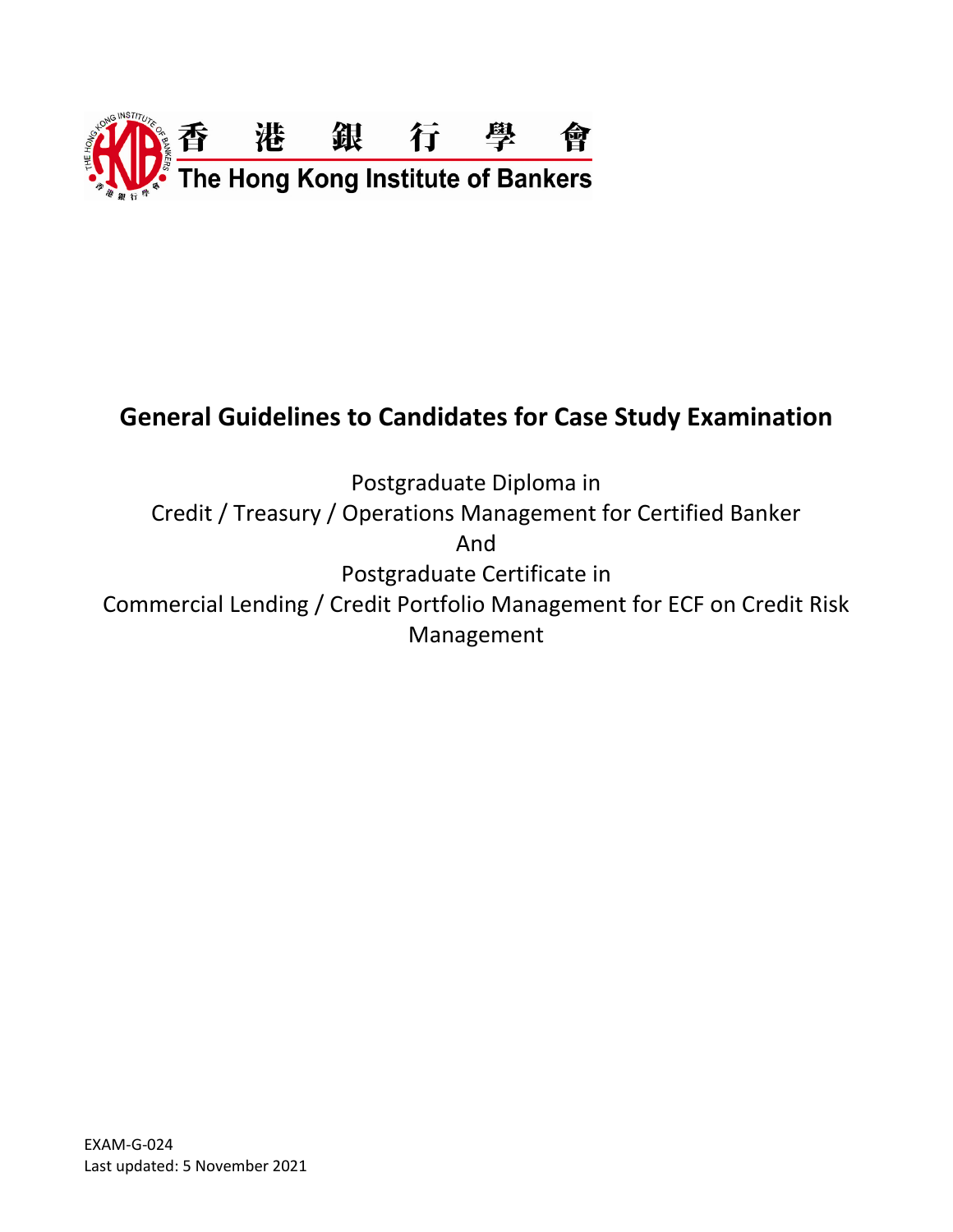# **1. Overview**

This guideline aims to facilitate candidates to prepare for the Case Study Examination, which includes an Individual Written Report and On-Site Examination. The objective of the Case Study Examination is to test the ability of candidates to investigate critical issues and conduct critical analysis for decision making in real life problems. It aims to test whether a candidate can consolidate and evaluate the wide range of complex concepts, models and specialized knowledge in a discipline and apply them in reallife scenarios.

# **2. Examination Structure**

The Case Study Examination consists of two parts:

- 1) Part A: Individual Written Report
- 2) Part B: On-site Examination

| <b>Structure</b>                  | <b>Type of Activities</b>                 | <b>Weighting</b> |
|-----------------------------------|-------------------------------------------|------------------|
| Part A: Individual Written Report | Take-home assignment completed in 6 weeks | 40%              |
| Part B: On-site Examination       | 3-hour examination                        | 60%              |
|                                   | Total                                     | <u> 100%</u>     |

# **Requirement**

- 1. Candidates will receive the "Examination Case: Pre-seen information" (Examination Case) 6 weeks prior to the On-site Examination via email to produce an Individual Written Report according to the instruction provided prior to the On-site examination.
- 2. Candidates are required to answer questions based on extended case scenario(s) and additional information provided in the On-site Examination question paper.

# **Passing Criteria**

In order to pass the examination, candidates must meet the following requirements:

- Attain an overall minimum **passing mark of 50%** out of a total of 100 marks.
- Attempt both **Part A and Part B assessments**;
- Must obtain a pass **in both Part A and Part B Examinations**.

# **2.1 Individual Written Report Requirements**

The Examination Case(s) and instructions for the Part A: Individual Written Report will be sent to candidates 6 weeks prior to the Part B: On-site Examination.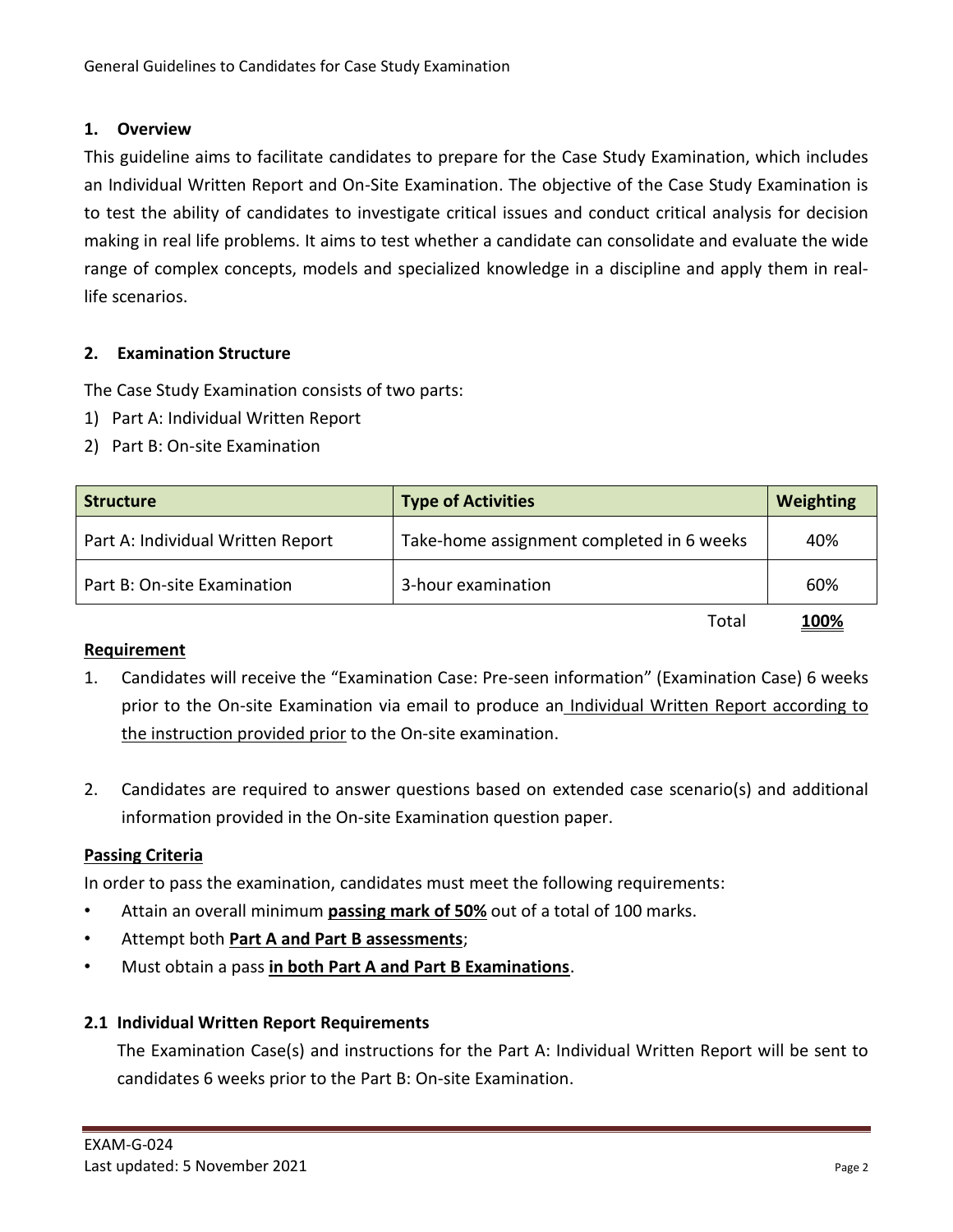If candidates fail to receive the Examination Case(s) 6 weeks prior to the On-site Examination, please contact The Hong Kong Institute of Bankers via email [exam@hkib.org](mailto:exam@hkib.org) or hotline 2153 7821.

⚫ **Length of Report:**

| <b>Number of cases given</b> | Length of the report        |
|------------------------------|-----------------------------|
| 1 case                       | $1,200 - 1,500$ words*/case |
| 2 cases                      | $800 - 1,000$ words*/case   |

\*Footnotes, calculations, title page, graphical tables and figures are excluded from the counting of words.

- ⚫ **Format:** The report should be typed with 12pt, Times New Roman, double space.
- ⚫ **Submission of Report:** Submit the Individual Written Report with a completed Individual Written Report Cover Sheet (see Appendix 1). The Individual Written Report Cover Sheet should contain: Candidate name, HKIB membership number, word count, submission date and the candidate signature. Candidate can submit the report **in person to the HKIB office in a sealed envelope** on or before the designated deadline.
- ⚫ **Grading criteria:** Please refer to Appendix 2 for details of grading criteria.

# **2.2 On-site Examination Requirements**

The On-site Examination is a 3-hour **open-book** examination and candidates are required to answer **ALL** questions in the question paper. Examination questions may require the use of statistical analysis and financial calculations.

For this examination, candidates are allowed to take all references listed in the Supplementary/Essential/Further Readings and all relevant training materials of related modules of CB and CCRP **in paper format only**, including all distributed lesson PowerPoint, notes and all kinds of facilitation materials. Anything outside of this list is not allowed. An invigilator will check the materials brought into the examination centre for appropriateness. Candidates are not permitted to access the internet for web-search and references purpose.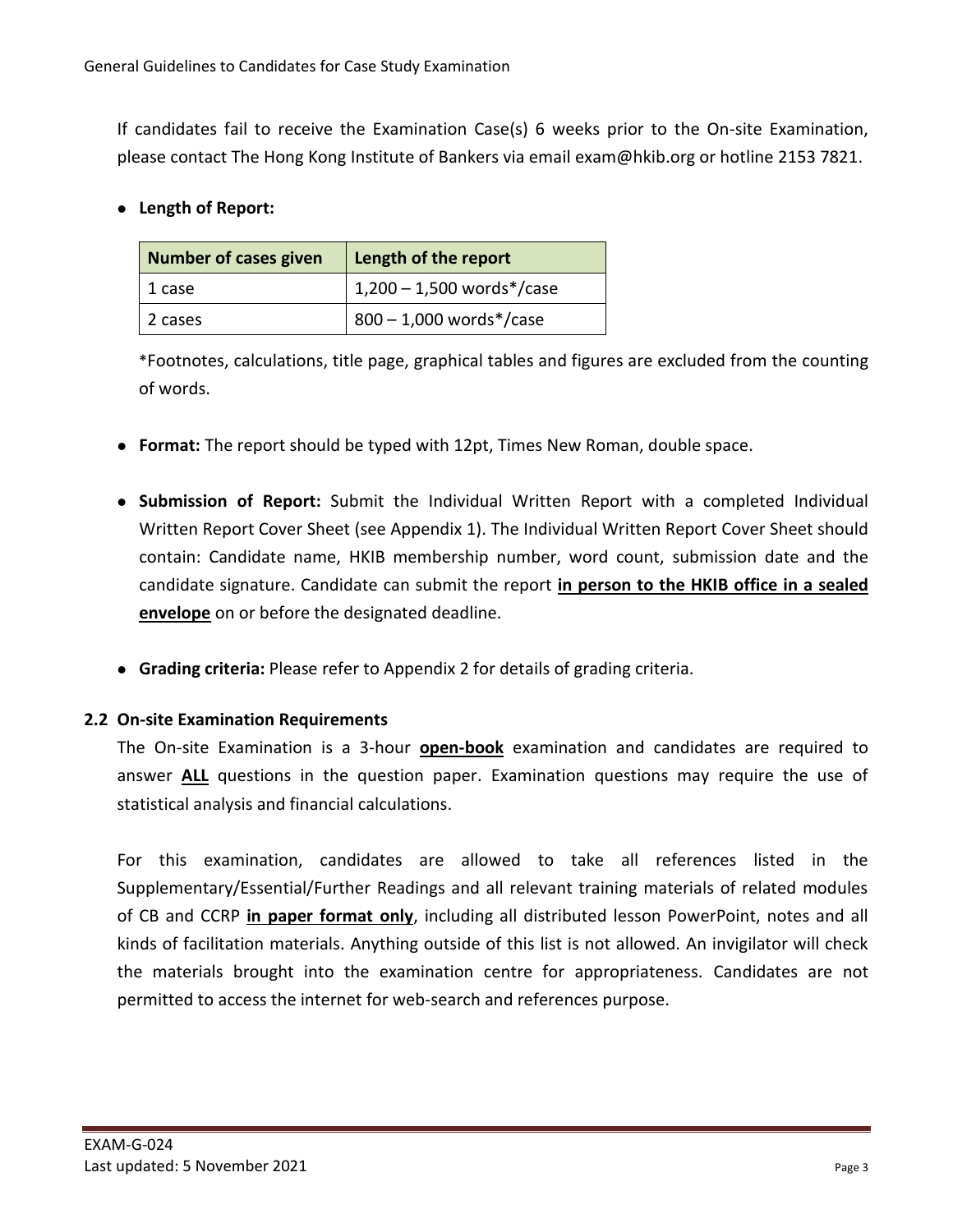#### **3. Marking and Results Announcement**

#### **3.1 Examination Results Announcement and Rechecking/Remarking Policy**

Candidates may request rechecking or remarking of their examination scripts within one month after the issue of examination results, by submitting a written request. An administrative fee may apply. Please contact HKIB staff for details.

Rechecking is applicable to all examinations. Answer sheets are rechecked for technical errors such as incorrect mark entries.

Remarking is only applicable to the case study examinations and examinations that involve essay questions. Remarking is not applicable to MC questions. The answer scripts will first be checked for technical errors. Each script will then be remarked by an independent marker. If the mark given by the marker differs from the original mark and leads to an upgrade of result, the script will be remarked by a second marker. Remarking is conducted by persons other than the original markers. The final mark of the examination is calculated by averaging out all valid marks given by the original markers and the marker(s).

Regardless of the results of rechecking, candidates cannot apply for remarking of a module for which they have applied for rechecking.

HKIB charges an administration fee of HKD500 per module for rechecking and HKD4000 per module for remarking. All payments are non-transferrable and non-refundable. However, if the rechecking or remarking leads to an upgrade of result, the fee will be refunded to the candidate concerned.

After the answer scripts are rechecked or remarked, the results will be passed to Examination Team Head for review and approval. The decision of Examination Team Head is final.

Candidates will be informed of their rechecking or remarking results by post and only with written notice within TWO MONTHS after receipt of the request.

Candidates will not be given a copy of their marked answer scripts.

#### **3.2 Re-sit for Case Study Examination**

Re-sit candidates are required to **attempt both parts** (i.e. Parts A & B) of the Case Study Examination without exemption.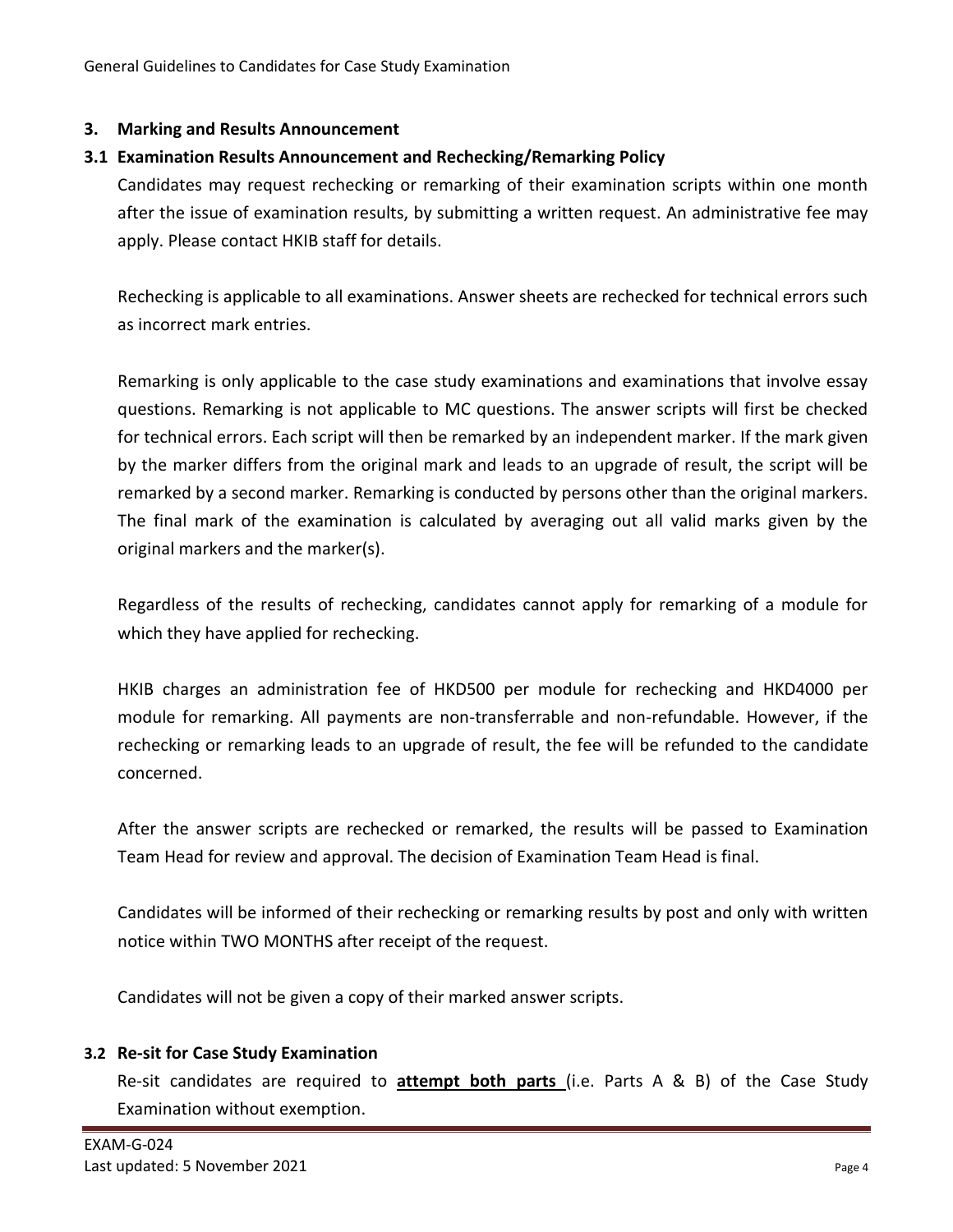#### **4. Hints for preparing Case Study Examination**

#### **4.1 Part A – Individual Written Report**

Candidates are strongly advised to carry out in-depth/extensive analysis on the Examination Case(s). Candidates are highly recommended to critically analyse the scenario(s) depicted in the case(s) by conducting research to gather relevant information.

#### **Plagiarism and Collusion**

Plagiarism is where a candidate copies another person's work to submit for assessment as his/her own work without referencing or acknowledging it or fail to acknowledge the use of another person's work. Collusion refers to two or more candidates' individual submitted work is so similar to the extent that it is self-evident they copy from one another.

Candidates who have been found to have plagiarized someone else's work or colluded with another candidate may be subject to disciplinary action by the Institute. **Candidates are therefore required to ensure that all materials in their Individual Written Reports are their own work and that sources are adequately acknowledged.**

#### **4.2 Part B – On-site Examination**

Candidates should read carefully the extended case scenario(s) and additional information on the Examination Case(s) provided in the question paper. Answers to the examination questions must be based on the facts given in the pre-seen information, extended case scenario(s) and additional information about the Examination Case(s).

#### **4.3 Hints for Answering the Examination Questions**

■ Read the questions carefully to get a clear understanding of what is expected in your answers Instruction words and meanings are listed in Appendix 3 which serves as an instruction guide about the question word meanings. Answers should be relevant and be strict to the point. Answers should provide the case facts to support the argument and conclusions. Rewriting the case information or study materials without addressing the examination question will not earn any marks.

#### ■ *Keep to the point*

Answers to the examination questions should be well-organized, clear and concise. A short and well-planned answer will earn higher mark than a long answer which includes irrelevant details. A lengthy answer which fails to address the issues in the question will not help candidates to earn any marks.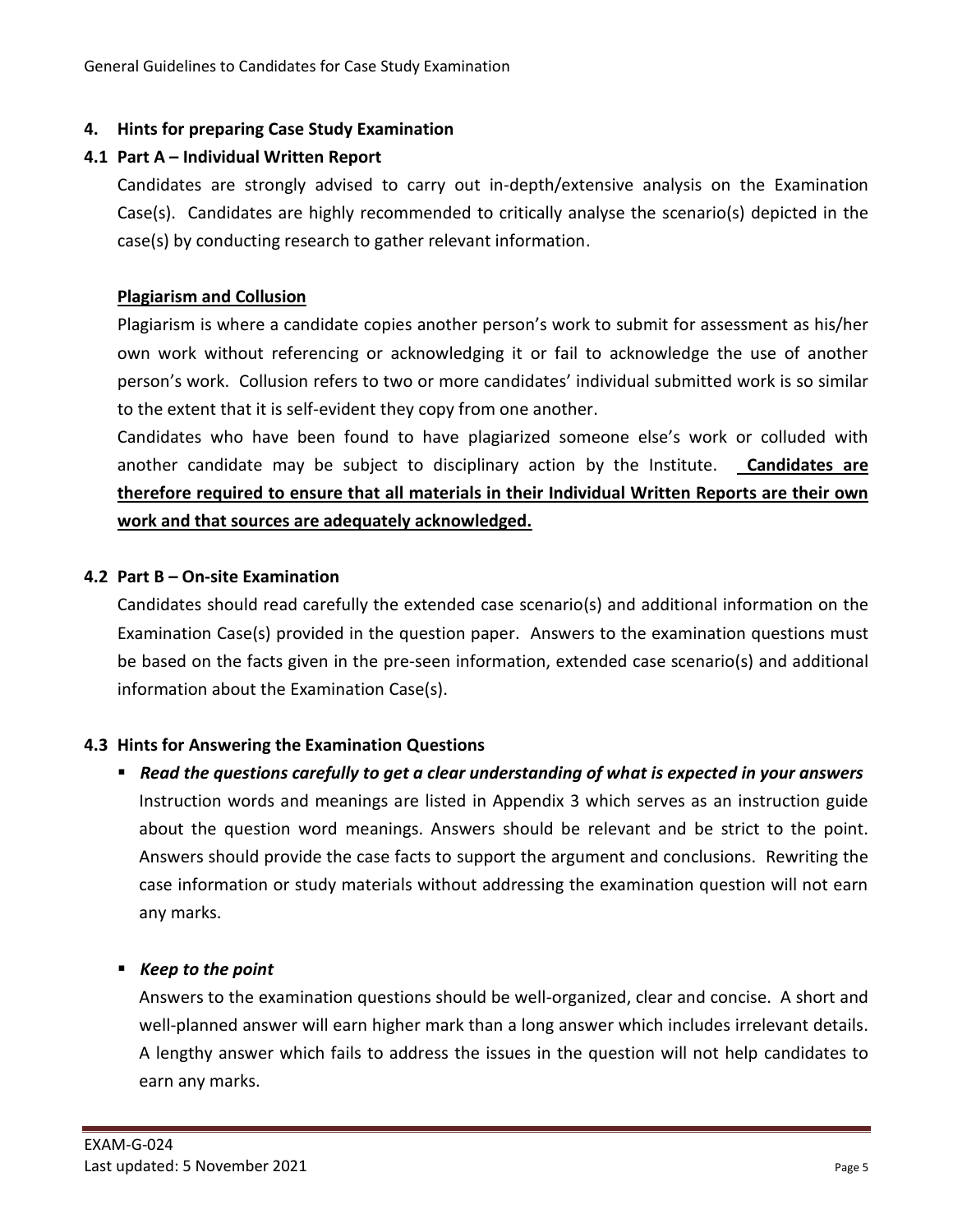# ▪ *Answer the questions with appropriate case facts*

When candidates answer the examination questions, they should identify the relevant issues, state clearly their views, and apply the theory, technical models or knowledge learned from the study material to solve the problem. Candidates need to provide information and figures from the case(s) to support their analysis and argument.

#### ▪ *Clear presentation of answers*

Candidates have to present their answers clearly and comprehensibly. A well-organized layout for the answers is very important. The handwriting should be eligible and corrections are tidy so that the answers are readable.

#### ▪ *Allow sufficient time to answer all the questions*

Effective time management is critical to success in the On-site Examination. Candidates should allocate an appropriate amount of time for each question based on the marks allocated. Do not spend too long on any one question. For example, if the examination has four questions of equal marks, candidates should allocate even time for all questions.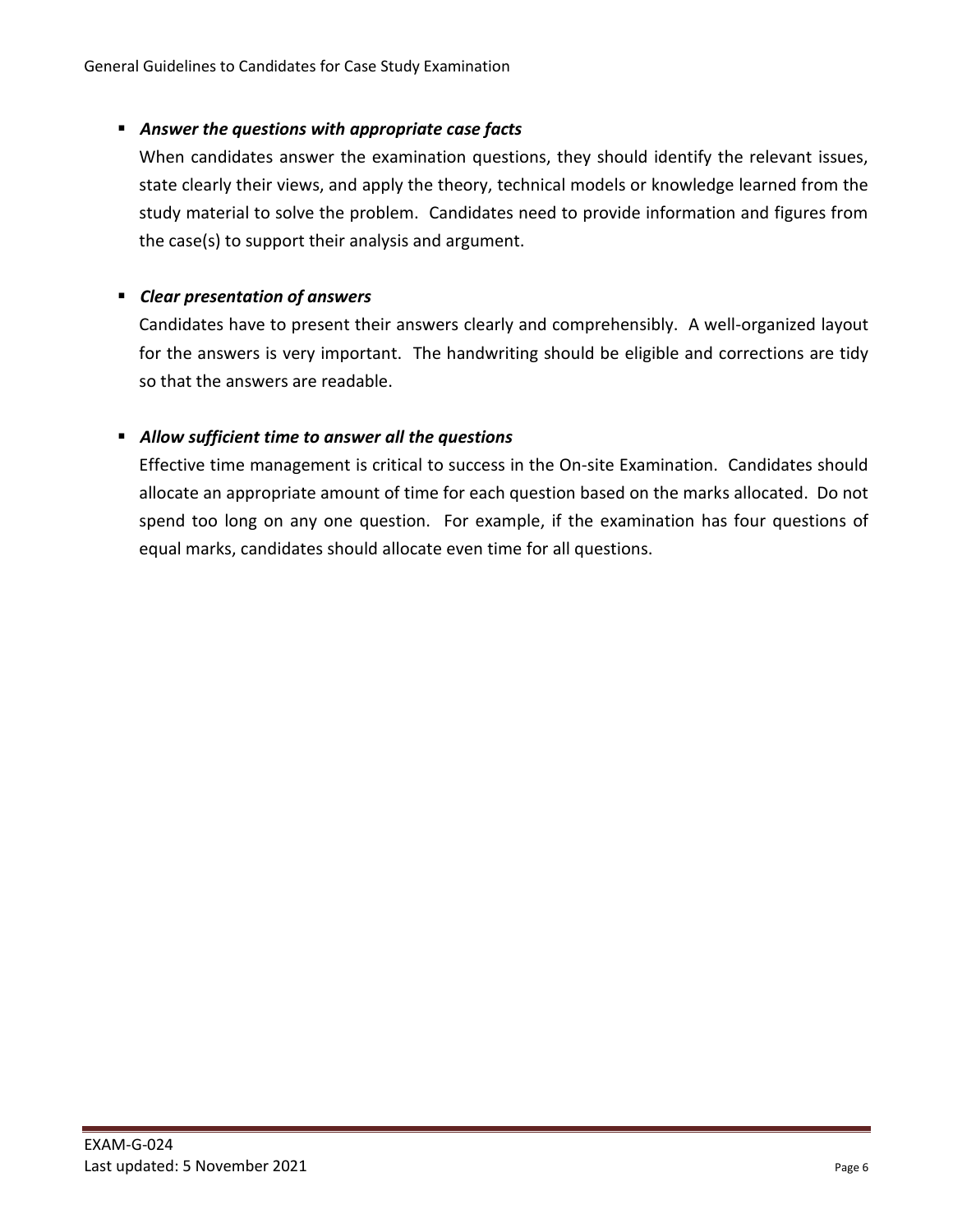| Appendix 1 - Individual Written Report Cover Sheet |  |  |
|----------------------------------------------------|--|--|
|----------------------------------------------------|--|--|

| Programme                                                                                                                                                        |  |  |  |
|------------------------------------------------------------------------------------------------------------------------------------------------------------------|--|--|--|
| <b>Candidate Name:</b>                                                                                                                                           |  |  |  |
| <b>HKIB Membership No.:</b>                                                                                                                                      |  |  |  |
| <b>Word Count:</b>                                                                                                                                               |  |  |  |
| <b>Submission Date:</b>                                                                                                                                          |  |  |  |
| I declare that all materials in this Individual Written Report is my own work except where there is<br>clear reference or acknowledgement to the work of others. |  |  |  |
|                                                                                                                                                                  |  |  |  |

and the control of the control of the control of the control of the control of the control of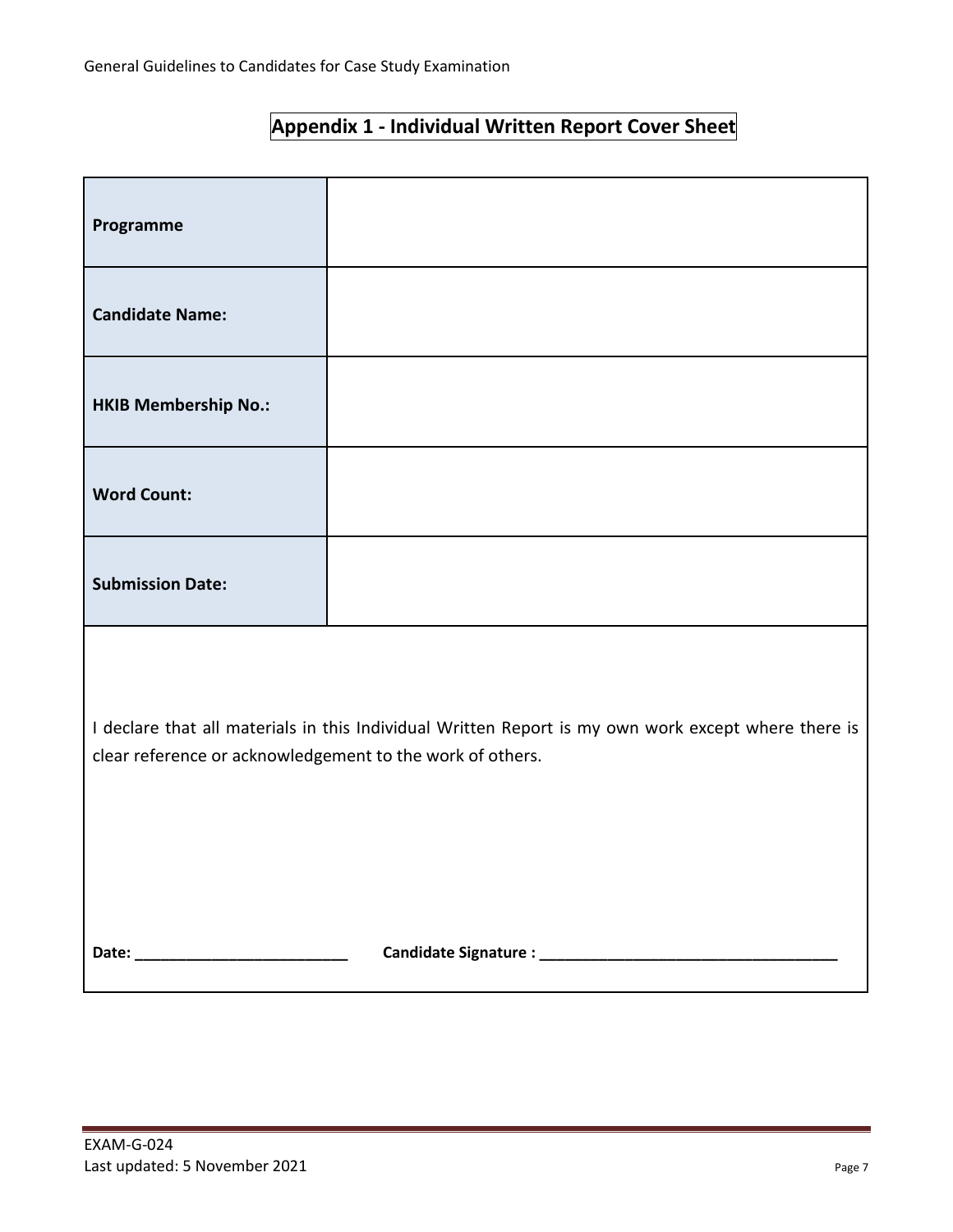# **Appendix 2 - Grading Criteria**

|                                               | with<br>Pass<br>Distinction,<br>above<br>80 <sub>1</sub><br>marks                                                   | with<br>Pass<br>Credit,<br><b>65-80 marks</b>                       | Pass,<br>50-64 marks                                        | Fail<br>46-49 marks                                     | A, Fail<br>B,<br><b>36-45 marks</b>                                      | Fail<br>C,<br>below<br>36<br>marks                         |
|-----------------------------------------------|---------------------------------------------------------------------------------------------------------------------|---------------------------------------------------------------------|-------------------------------------------------------------|---------------------------------------------------------|--------------------------------------------------------------------------|------------------------------------------------------------|
| <b>Individual</b><br><b>Written</b><br>Report | Provide a<br>comprehensive<br>and correct<br>analysis of the<br>$case(s)$ in<br>relation to<br>Learning<br>Outcomes | Provide an<br>analysis with<br>few minor<br>errors and<br>omissions | Provide an<br>analysis with<br>some errors<br>and omissions | Provide an<br>analysis that<br>contains major<br>errors | Provide an<br>analysis that<br>includes<br>major errors<br>and omissions | Provide an<br>analysis that<br>is completely<br>inadequate |
|                                               | Well-organized<br>and easy to<br>follow                                                                             | Quite well-<br>organized                                            | Can be<br>understood<br>without much<br>effort              | Only marginally<br>understandable                       | Difficult to<br>understand                                               | Very difficult<br>to understand                            |

|                               | Pass<br>Distinction,<br>above<br>80<br>marks                    | with   Pass<br>with  <br>Credit,<br><b>65-80 marks</b>                    | Pass,<br><b>50-64 marks</b>                                                         | Fail<br>Α,<br>46-49 marks                                                                             | Fail<br>36-45 marks                                                                               | $B,$ Fail<br>C,<br>below<br>36<br>marks                                                         |
|-------------------------------|-----------------------------------------------------------------|---------------------------------------------------------------------------|-------------------------------------------------------------------------------------|-------------------------------------------------------------------------------------------------------|---------------------------------------------------------------------------------------------------|-------------------------------------------------------------------------------------------------|
| On-site<br><b>Examination</b> | Show a strong<br>understanding<br>of the topics<br>being tested | Show a good<br>level of<br>understanding<br>of the topics<br>being tested | Show an<br>acceptable<br>level of<br>understanding<br>of the topics<br>being tested | Marginally fail<br>to show a<br>minimum level<br>of<br>understanding<br>of the topics<br>being tested | Fail to<br>demonstrate<br>a minimum<br>level of<br>understanding<br>of the topics<br>being tested | Totally fail to<br>show a<br>minimum<br>level<br>understanding<br>of the topics<br>being tested |